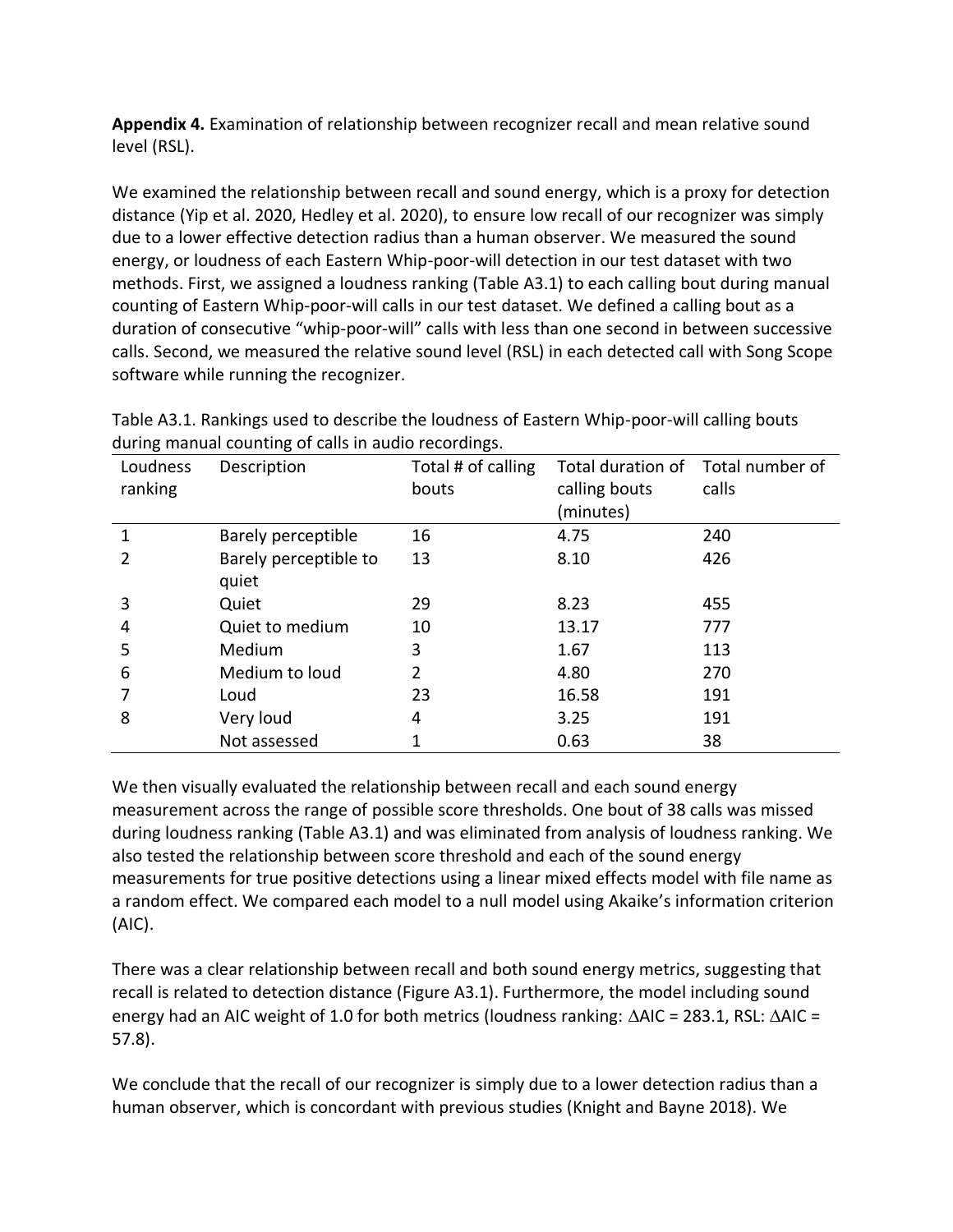suggest the recording-level recall of the recognizer is much higher, however, due to the high number of calls that Eastern Whip-poor-wills produce (Mulaik et al. 1953).



Figure A3.1. Relationship between recognizer recall and two metrics of sound energy (loudness ranking, relative sound level) across a range of score thresholds for an Eastern Whip-poor-will recognizer built in Song Scope software. Points are the mean value for each score threshold and grey shading is the standard deviation.